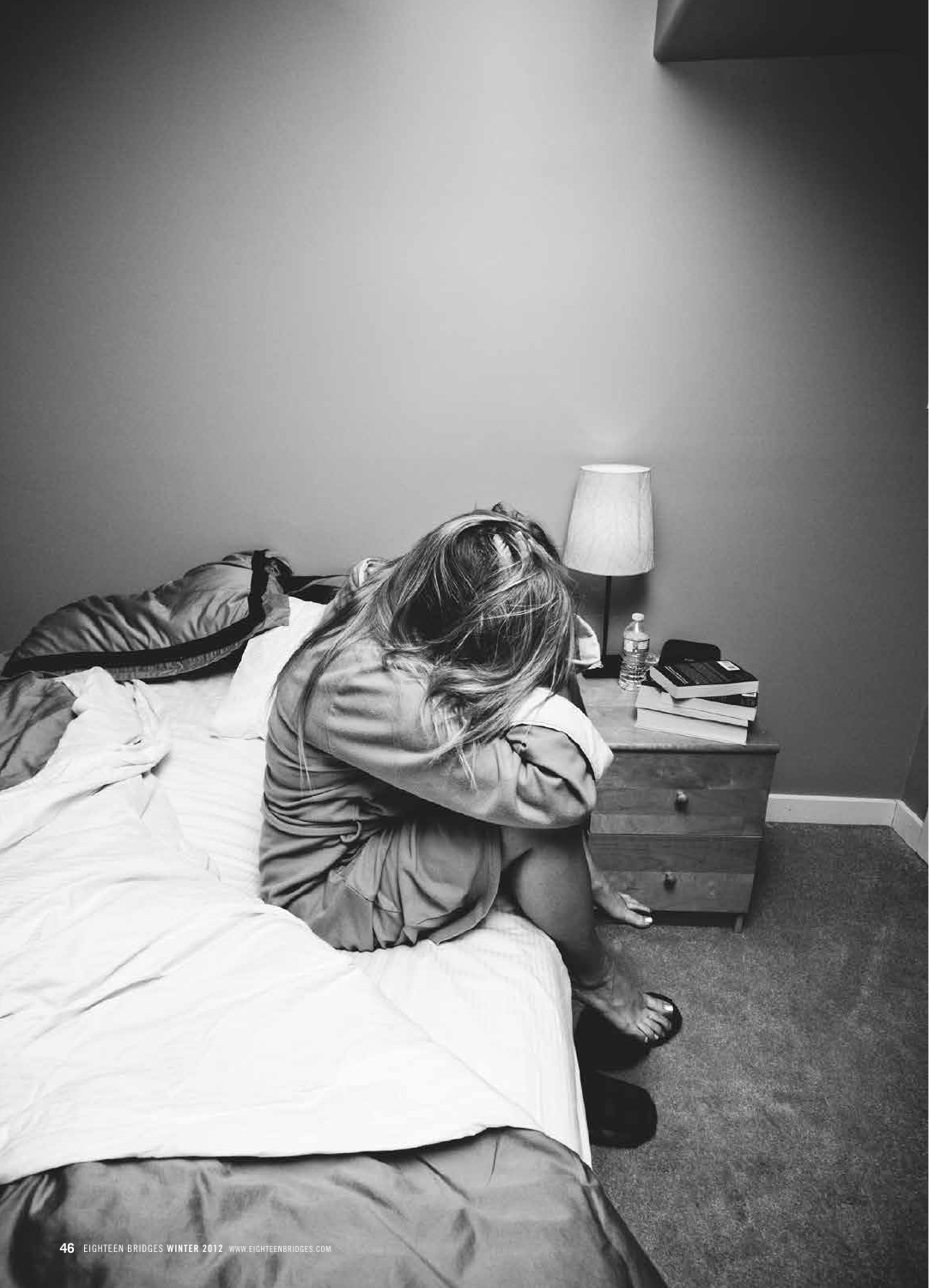

# FICTION

# **THAT WAS AS MUCH AS ELLEN COULD GET**

out of Yolanda, hovering above her in bathroom, holding back her golden hair while she retched. "Maybe you should stay home," she said.

Yolanda lifted her face, pink with misery, out of the toilet and let Ellen wipe it with a cool damp cloth. "I can't skip Inorganic Chemistry, Mom. It's unbelievably hard."

"Fine then. Just don't spread it all over campus."

Later, she wondered how she could be so dense.

# **ELLEN HAD FINISHED. SHE'D SEEN HER TWO**

daughters into adulthood, Mimi Bolting head-long into it, arms outstretched. Yolanda

she'd had to drag, but anyway, she'd done it, raised her girls all on her own, except for that nine-month blip when they were seven and ten and Larry came back. Before that, he'd been out sowing his wild oats, which he kept in a little bag between his legs.

This was untrue. In the beginning, he was there, when he and Ellen and Mimi absconded to Cordova Island in search of freedom. To be free in a place where feral sheep and deer roamed the forest trails, the locals, too, because it was quicker than the road. Free like the Free Store, which was really just a glorified recycling depot. And anytime you looked up, anytime you consulted the sky, there would be a bald eagle or a turkey vulture high above in a tree, watching your every move, like God.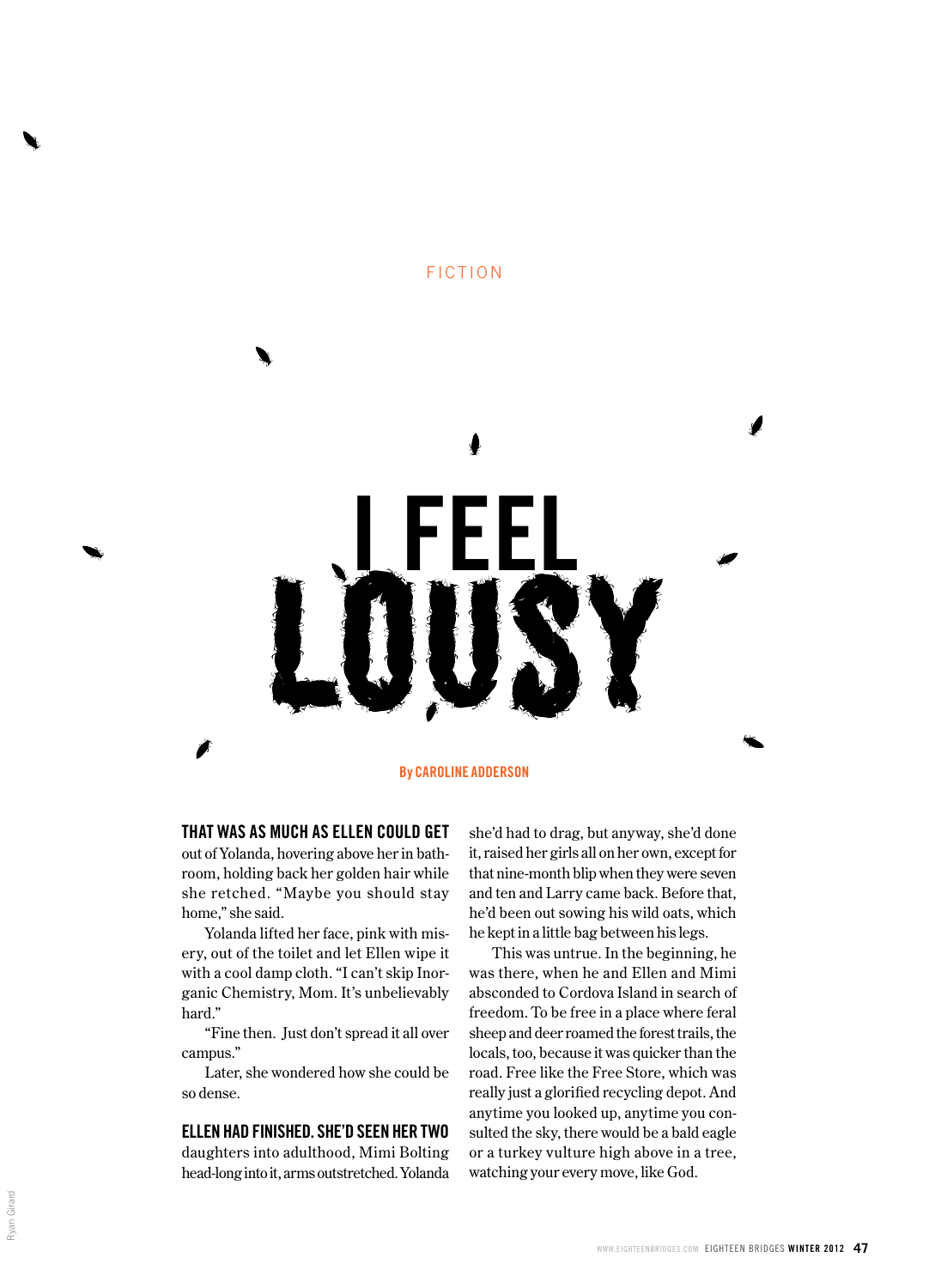## **WITHIN A FEW DAYS YOLANDA'S FLU SETTLED INTO**

a regular pattern. Violent vomiting first thing in the morning. Violent vomiting if she didn't eat. Violent vomiting if she ate anything but bread, potatoes, or mushy, Dalmatianed bananas. She walked around the house with these offensive bananas tucked under her arm. While she studied, she kept a bunch within reach.

"So what do you plan to do?" Ellen asked from Yo's bedroom door.

Yolanda glanced over her shoulder at Ellen and immediately shrunk down, like she was still a little girl afraid of her mother's rages despite the fact that they were never directed at her. Or rarely. Unlike Mimi, Yolanda had been a model child. "I'm going to have an abortion," she said.

Just like that.

Ellen bowed her head in case there was any sign of what she was feeling on her face. What was she feeling? A lot of contradictory things. Relief, for one, but also a painful, almost menstrual spasm.

"Okay. Have you made an appointment?"

"Not yet."

"Well, you have to get on it, don't you think?"

"I've been studying."

Ellen threw up her hands and even this small gesture set Yolanda wailing. "Tell me what I should do!"

"Isn't there a clinic on campus? Make an appointment. Get a referral. For God's sake, you're in Pre-med!" She stormed off, sure of what she felt now.

Two hours later she came back unangry. Something about the matter-of-fact way Yolanda had communicated her decision troubled Ellen. It sounded like she'd been chanting it to convince herself. Or maybe *he* was making her do it. The culprit, whoever he was. Either way, Ellen wasn't going to get involved, but she thought Yo could use a hug, and she was right. Yolanda was still bent over one of the massive tomes that threatened to pop the pegs of her Ikea desk, feverishly highlighting whole paragraphs, flayed peels strewn every where. When Ellen drew close, Yolanda flung her arms around her waist. Her glasses were all smeary. She was too preoccupied to clean them, or she'd been crying.

"You'll come with me when I do it, won't you?" she whimpered.

And a great cloud of fruit flies lifted off the half-rotten bananas and swarmed them both.

# **ELLEN PHONED HER FRIEND GEORGIA WITH**

the news. In the background Gary, Georgia's husband, the last Marxist left standing and an inveterate eavesdropper, asked, "What now? Mimi's up the pole?"

Georgia shushed him. "For once it's not Mimi." To Ellen she asked the obvious question, the one Ellen refused to ask. "Who's the guilty party?"

Yolanda had never even had a real boyfriend, not that Ellen knew of. Last year she took the smartest, gayest boy in the whole school to Grad. "I have no idea who," Ellen said. "I don't want to know."

"But you think she might have been coerced? Or is being coerced?"

"I hope not. But it's not like I want her to have it either. Because I'm the one who'll get stuck with it. I know I will. What do I want a baby for?"

"They smell so good." Georgia herself had two sons, Jacob, who was twenty and away at university, and the precocious Maximilian, just four. At two, Maximilian would stand on the coffee table during parties and recite, "Religion is the opium of the people," to guests who were either shocked or delighted, depending on who had invited them. "I'd have another if I could," Georgia said. "But I can't."

"I had my tubes tied," Ellen said. "Ten years ago."

"What I mean is, I need to know that the kid I currently have is going to be all right before I commit to another."

"He'll be fine!" Gary called from another room.

"I don't multi-task with my maternal responsibilities. How did you, Ellen?"

"I made a lot of mistakes," Ellen told her, "as you well know."

She remembered something as soon as she hung up. How when Mimi and Yolanda were in elementary school they kept coming home with lice. The school was good and right in the neighbourhood, two blocks away. A good school but lousy at the same time. Every year, four or five notices would come home requesting a scalp check.

"*Fuck!*" Ellen would roar, which cued the girls to duck and cover before she hurled the comb. Every infestation a toxic ordeal, a nit-picking torture. Both had silky Rapunzel tresses that took hours to properly de-louse. Mimi had to be tied down, but Yolanda would sit paging through a picture book.

During one of these sessions Ellen noticed that Yolanda had been crying, that her whole chest was literally bibbed with tears. "Oh, honey," she said. "Am I hurting you?"

"I feel so sorry for them."

"For who?"

"The baby lices."

#### **"YOU SEEM UNCERTAIN."**

"Do I?"

"Well, yes."

Spring, the window partially open, letting in a bright green scent. It seemed to be coming from Yolanda when she sighed in the dark. They were in Ellen's bed where Yolanda sometimes liked to come and cuddle in the middle of the night. She only started doing this last year, after Mimi left home. Mimi, who had once slept between two loving parents, while Yolanda, from birth, had been banished to a crib.

After a long silence, Ellen asked how she was feeling. "Awful," Yolanda answered and Ellen gathered her up. It felt strange to be holding a smaller adult in her arms. How many men had she invited into this bed? Too many. Very few who counted and none recently. "Yo? You don't have to. You can do whatever you want."

"Can I?"

"Of course. But I'm not raising it. That's the last thing I'll say about it."

"What about school?"

"What about it?" Ellen said, meaning a baby was an inconvenience, not an obstacle. All over the world women squatted in fields and pushed them out, then strapped them to their chests and hoed the afterbirth into the ground. Look at Ellen. She started Ellen Silver Promotions when Yolanda was a baby and Mimi three. Before cell phones! Nowadays any woman could run a successful business from a playground, but back then? No.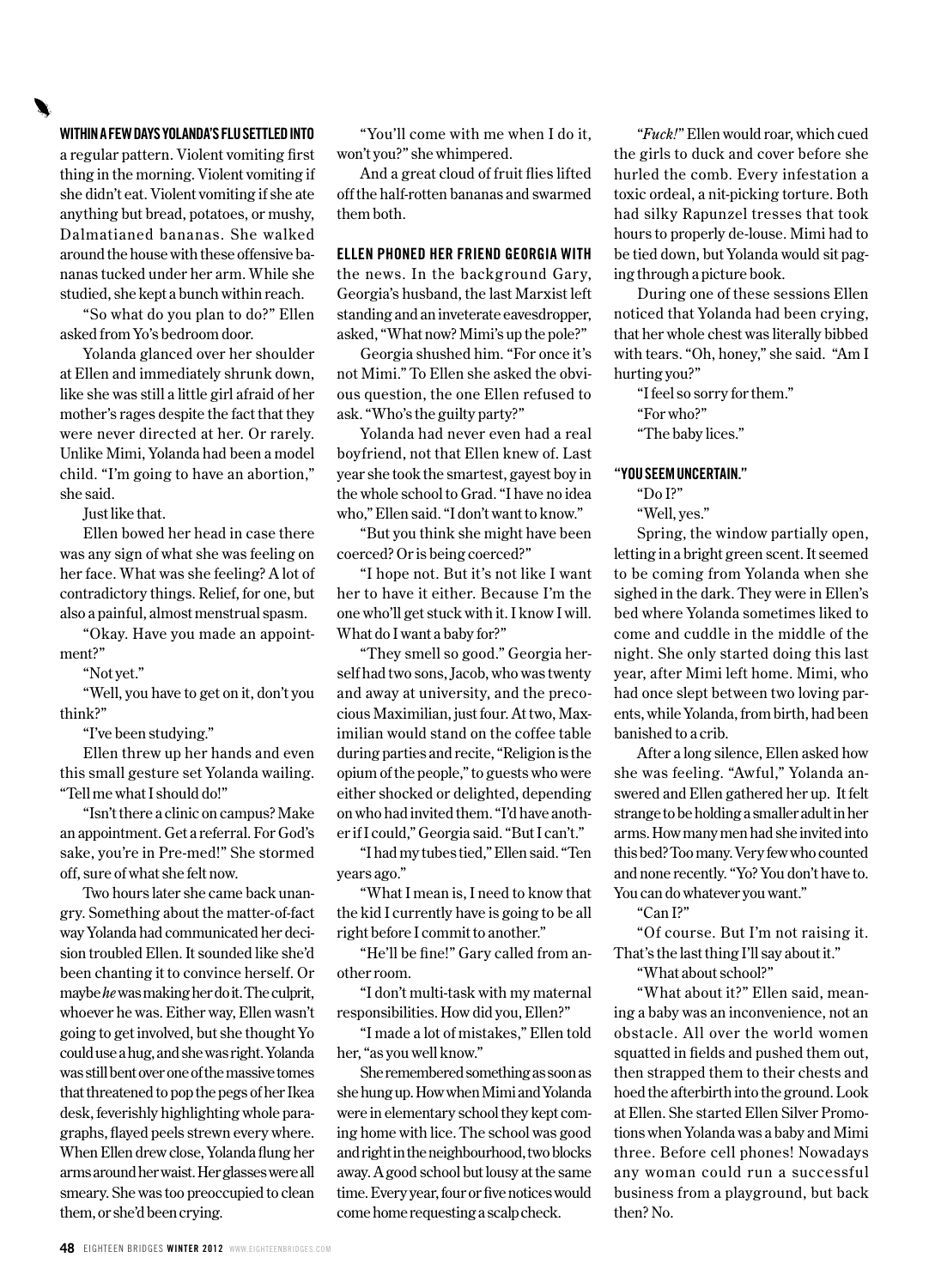But telling Yolanda this would be getting involved, so Ellen held her tongue. Also, it would sound like she wanted Yolanda to have the baby, which she certainly did not. If Yolanda had that baby the door to Ellen's life, which had only just swung open letting in this delicious, irresponsible breeze, would slam shut for eighteen more years. Ellen was forty-two and only twenty pounds overweight. She was going to tackle the excess poundage, really, and then, who knew? Who knew what delights awaited her?

"How could I keep going to school?" "No comment."

- "Have you ever?" Yolanda asked.
- "What?"
- "Had an abortion."

# The day of the appointment, Ellen went in first to explain the situation, leaving Yolanda in the waiting room. "She says she wants an abortion. Obviously we have to act quickly because—Well, you know. And see what you can find out. How this happened. I'm appalled."

"Ellen," said Carol, the doctor, whom Ellen had been seeing for so many years they were practically friends.

"What?"

"She's eighteen."

"She sure doesn't seem it. I mean, if it wasn't for her scholarship, I'd think she was retarded."

"Ellen. Go. Tell her to come in. And by the way, you are way overdue for a mammogram."

# **She shouldn't do it. Why did she always do it?**

Ellen winced and changed the subject. "You weren't forced or anything? Tell me you weren't."

"No."

"No you won't tell me, or no you weren't raped?"

"I wasn't raped!"

"Okay. Then I don't need to know anything else unless you want to tell me about the man."

"What man?" Yolanda said and Ellen let go a sigh of her own. Actually, in the case of Yo, it could have been Immaculate Conception. She seemed so innocent. Also stupid, the way really smart people sometimes are. Socially hopeless and befuddled and shy. Not that she didn't understand sex, far from it. Ellen had made sure of that, always tucking condoms in with the sanitary supplies.

Finally, Yolanda clued in. "Oh, him! You mean him? He was more of a boy."

### **YOLANDA SLEPT WITH ELLEN THE NEXT NIGHT TOO,**

and the next, so Ellen reasoned that, since sharing a bed *was* de facto involvement, she might as well make an appointment for Yolanda to see the doctor, Yolanda apparently being too busy studying to do the responsible thing herself.

While Yolanda was in with the doctor trying to determine the date of conception, Ellen opened the biology textbook Yolanda had brought along. The highlighter pen was stuck in the chapter on ferns. Ferns, she read, reproduce with spores instead of seeds. The pretty diagram showed the released spores developing into a little heart-shaped gametophytes. Gametophytes had both male and female sex organs. Convenient! There were photographs, too, that filled Ellen with verdant memories of those hidden paths that criss-crossed Cordova Island and sometimes opened into spectacular waist-high ferneries.

"I'm ready," Yolanda said and Ellen looked up with a start.

"Hold on. I want to talk to Carol again."

"No," said Carol when Ellen nabbed her in the hall to ask what Yolanda had said, "you are incorrigible," which forced Ellen, who really did not want to get any more involved, to ask Yolanda outright in the car. "So? So?"

"She did an examination. She made me pee on the stick just in case."

"It's not the flu then?"

"Ha ha." Yolanda opened the textbook and resumed reading. Ellen asked how far along she was and when they would call about the referral. Yolanda replied in monosyllables. She pulled off the cap of the highlighter with her teeth.

"What else did she say?"

"We talked about being a doctor. How important experience is compared with knowledge. I feel like I have a lot of knowledge, but almost no experience."

"That's funny," Ellen said. "I'm the opposite."

Abruptly, Yolanda groaned and hugged the textbook. "Oh, honey!" Ellen said. "Do you need a banana?"

"It's why I did it, Mom."

Then she was sobbing her heart out. Ellen pulled over into a loading zone, cutting someone off. She answered his reprimand, a honk for a honk, and turned to Yolanda collapsed over the dash. "What are you saying, honey? Please. Tell me what's going on."

#### **YET ELLEN HADN'T TOLD YOLANDA WHAT HAD**

happened to her, even when she asked. To Ellen, Yolanda was a daughter in trouble confiding in her mother. They were not yet two grown women sharing private aspects of their lives. It was still a oneway street for Ellen, a street Yolanda had driven up in the wrong direction, causing the two of them to crash.

Yolanda was seven and Mimi ten when Larry came back. Some woman he'd been besotted with had dumped him at the same time the television series he wrote for was cancelled. Raw with these failures, Larry called from L.A. to say he wanted to see his children. Ellen allowed it and, watching him get out of the cab a few days later, seeing his overgrown black curls, his wrinkled chinos and sad pouched eyes, the way he set down his suitcases and checked every pocket of his pants and jacket to come up with the fare, drawing out a wadded bill here, a bit of change there, she immediately forgave everything. And Larry did the same, though he had much less to forgive.

She thought they were happy, like during those two crazy, hippy years on Cordova Island living off the grid. Larry had *seemed* happy. They'd had great sex. He and the girls formed an instant mutual adoration society. He even made their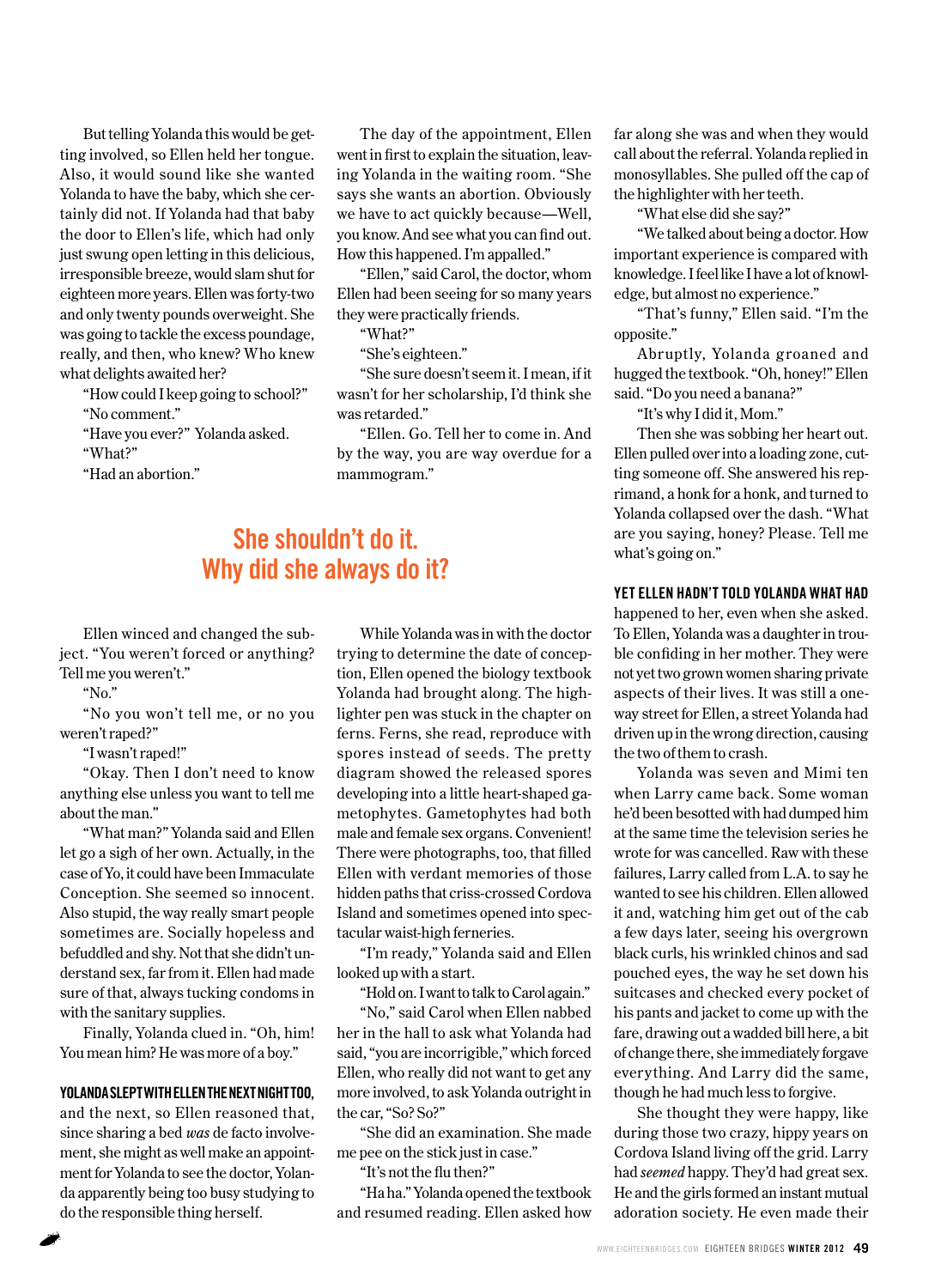lunches—better lunches than Ellen's, cheese melts with raisin faces, Rice Krispie squares that weren't square, but stamped out with cookie cutters.

Normally, the girls walked themselves to school. Ellen was the only mother who didn't escort her kids and for her negligence she received a wide range of disapproving looks, askance all the way to deploring. Now Larry walked them and picked them up and, in between, he wrote a play. He would stand at the stove stirring the Rice Krispies into the marshmallow goop, muttering snatches of dialogue. Before getting sucked into television he'd been a playwright. Ellen told him he didn't need the money any more. Ellen Silver Promotions was thriving by then, so he could be true to his art again.

"You make me puke," she told him when he announced he was going back.

the grand finale, The Reading. He asked straight out, "Did you love my book?"

"I did," Ellen said. She'd only read the beginning and the end and some of the middle bits. "It's brilliant." It was middling, actually, but you don't feed two children on honesty. "Before I forget." She slid her business card across the table to him. "Anytime you need to, call."

He looked at it. "ESP. Cute."

"Silver isn't even my name anymore. I'm divorced."

At first, his reply didn't register. She was on autopilot, miserable for having shouted at the girls that morning. All through the meeting she kept picturing herself hauling them, wailing and unbrushed, into the school. What he'd said was, "Good."

Now she looked up and really saw him, the antithesis of Larry. Tall, even when seated. Also full of himself, though

# **Ellen lost it. "Daddy isn't coming back! Daddy used up all his chances!"**

The girls couldn't understand his inconstancy. Mimi was too young the first time to remember he'd abandoned her before. Yolanda had been unborn. It was on their behalf that she raged.

At the time, Ellen had been hired to promote a novelist on the Vancouver leg of his book tour. She heaved herself out of bed, got the girls up, their cereal dumped in and around the bowls.

"When's Daddy coming back?" they asked. Again! Again, again, again!

Ellen lost it. "Daddy isn't coming back! Daddy's never coming back! Daddy used up all his chances!"

That went over well. It was one of the few mornings she walked them to school. Well, she dragged them, sobbing, Ellen in tears herself saying, "I'm sorry. I'm sorry. But I have to be downtown in twenty minutes. Believe me, I would like nothing better than to stay home with you and cry."

She met the novelist in the restaurant of his hotel to review his schedule. Interviews, bookstore signings, then

that was more a point of commonality. He would have been gorgeous but for the blond hair ebbing off the promontory of his forehead. But who was Ellen to be critical? Parts of her were too prominent. Fortunately, she was sitting on them.

"Do you have ESP?" the novelist asked.

The business was done, his breakfast consumed, their coffee cups thrice refilled. Ellen relaxed. "Let me see." She closed her eyes and touched her temples. Under the table, the novelist placed a foot over hers implying, not pressure, but closeness. A shudder ran through her, half-thrill, half-warning. She felt very slightly ill. "The bill will come," she intoned, "and you will offer to pay it. But I will insist and you will succumb."

"Succumb?"

The waiter appeared. Just before she closed her eyes, Ellen had noticed him in her peripheral vision making his way across room. The novelist threw back his head and laughed a weird, high-pitched laugh, almost a seal's bark. "I'll get it," he said, before the waiter even opened his mouth.

"I insist," Ellen said, reaching for her purse.

The novelist laid the back of his hand across his Gibraltar forehead, behind which all his novels were plotted, his conquests, too, no doubt. "Oh, I succumb!"

Had his publicist in Calgary succumbed? In Toronto? At eleven-thirty in the morning? She shouldn't do it. Why did she always do it? To spite Larry? He wouldn't care. To prove to herself that she could collect lovers, too? That she was still desirable, even though Larry didn't want her? Or just to keep opening her wound? She felt so wretched afterward. She always felt so lousy.

"We could go upstairs. But I warn you, I'll want to hear more about my book."

"I could read it out loud," Ellen said.

"While I do delicious things to you."

The waiter, who had vanished with her credit card, returned with it on a tray just in time to hear the novelist in mid-seduction. He quickly stepped away. Ellen, blushing, leaned over the bill, dizzy with embarrassment and desire, trying to calculate the tip. Fifteen percent, plus five for discretion.

*Click.* 

Something dropped onto the bill, right onto the blank line she was staring at. A crumb or a speck of dirt.

She hoped.

Not alive. Not a living thing.

Yes. It definitely moved, was probably on its back, kicking its imperceptible legs in the invisible air. You needed the magnifying glass that came in the nit kit to actually see their legs.

In an instant, her whole scalp was crawling. She glanced at the novelist, to see if he'd noticed; no. He was signing her copy of his book. Ellen swept the whole tray onto the restaurant floor, oopsed and picked it up.

"Excuse me. I'll be right back."

She barely reached the bathroom in time. Vomited, rinsed her mouth in the sink, scratched her whole head hard enough to draw blood. With the comb, she made herself presentable again.

Back at the table, she told him. "Sorry. Suddenly, I'm not feeling so hot."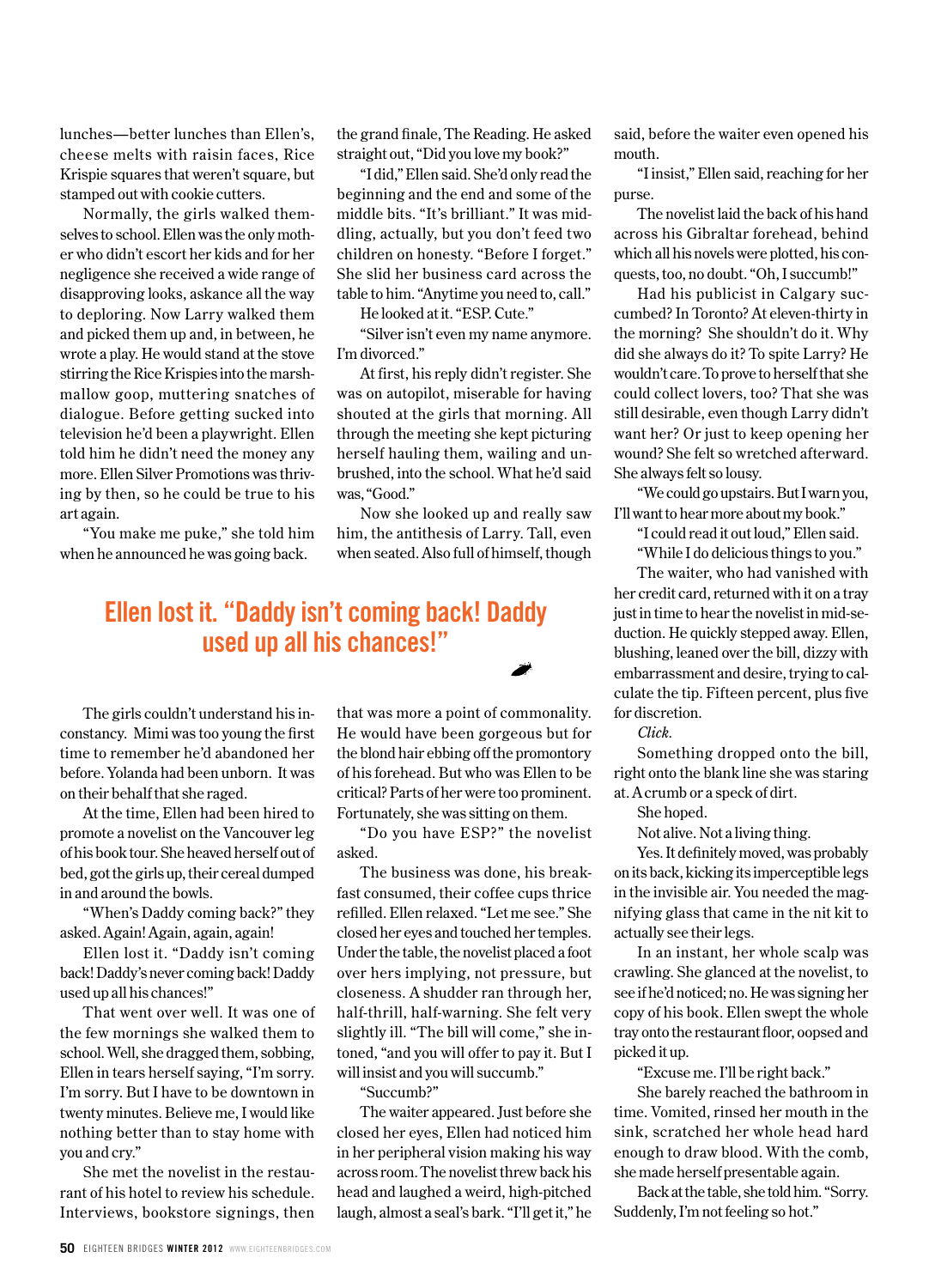Deep inside her, a factory was churning out cells. Of course, she had to have it, the assembled product. A sister or a brother to her girls. A living thing.

She was in the tub in the middle of the day, having stopped at the drug store for shampoo and a home pregnancy test. Suds dripped down her shoulders, over her breasts. It took ten minutes to kill the lice. Then you had to comb out the corpses and the eggs.

Except Larry would accuse her of doing it on purpose. To lure him back. She didn't have to tell him. She could claim it wasn't his. Thank God she hadn't slept with the novelist or she'd have him to contend with, too.

But how could she have another baby on her own? She wouldn't be able to work for months. Larry had no money. She didn't qualify for Unemployment Insurance. She'd have to sell the house. And, as if the judgmental looks she received on Parent Teacher Day weren't bad enough, imagine if she sauntered into the school pregnant with no obvious father around? She didn't care for her own sake, but it wasn't fair that Mimi and Yolanda should be stigmatized.

That had to be ten minutes. Eyes watering, stomach twisting from the smell, she lay flat on the bottom of the tub, just her face and knees out of the water, legs bent like she was already in the stirrups.

It was her only option. Then she'd start volunteering on hot dog day.

# **WHEN THEY GOT HOME FROM SEEING DR. CAROL,**

Ellen brought Yolanda a piece of bread and a glass of water and sat her down on the couch for a proper talk. Yo, crosslegged and swollen from crying, tore off the crusts, rolled some of the soft part into a pill and swallowed it with the water.

"Come on," Ellen said. "Tell me what's going on."

Yolanda lifted her face, which was pretty yet always naked and defenceless. Only the glasses protected her. "I thought I should know what it was like."

"What?" Ellen asked.

"Sex."

"Don't tell me you didn't use a condom. After how I brought you up?"

"It broke."

Then the inevitable complications. She liked him. Especially after the sex. "I read about it," Yolanda said. "Your body releases a hormone during sex to make you bond."

"Maybe he likes you, too," Ellen said.

"Men don't have that hormone."

"Ah," said Ellen. "That explains a lot."

Yolanda rolled herself another bread pill, washed it down. "Also, I hardly know him."

"So what do you really want to do?"

"I've never had any kind of operation. It would be another experience. Except, I have. I have these—*feelings*." Her glasses misted over again.

"That's hormones, too," Ellen said.

"I already love it," Yolanda announced. Ellen remembered her glass of wine on the kitchen counter. When she came back, Yolanda's UBC t-shirt was hiked up, her hand on her belly, which looked more sunken than anything. Ellen set the glass down and light moved through the wine and shone on a magazine, the opposite of a shadow, a burning spot so fierce it seemed the magazine would ignite. Why can't we feel that purely, she wondered. Always mishmash, contradiction. She wasn't a sentimental person. She really believed that Yolanda should have the abortion and get on with her life. Yet when Ellen was in the same predicament, she hadn't been able to do it either. The hospital had called with the date of her procedure and she'd cancelled it in a gush of tears. "I'm sorry," she'd said. "I didn't know I was going to do that."

"No problem," the woman said. "There's a waiting list."

"What should I do, Mom?" Yolanda pleaded. "What would you do?"

Ellen took a sip of wine. "No comment."

## **A** *BUTTINSKY.* **WHERE DID THAT COME FROM?**

Probably Esther, Ellen's former motherin-law, an odious person, yet charmingly stuffed with Yiddish *bons mots*. "I'm *curious*," Ellen said in the car, in her own defense, to no one. What mother wouldn't want to get a gog at the boy who had deflowered her daughter? Who had *impregnated* her?

She found parking just off campus then asked directions to the liquor store. Right next door was a café. "You call it Tall," Ellen told the girl behind the counter, "but it's actually Short. It's Small, yet you call it Tall."

The girl sighed.

"I'm just saying," said Ellen. "Some people have it figured out."

She took her coffee outside and, at one of the metal tables, pretended to read *Pride and Prejudice*, holding it upsidedown for fun. He wasn't there. Yolanda had said he always was. After a few minutes she turned the book the right way and that was it. Completely absorbed by the Bennett family's delightful problems, she forgot the stake-out. In the middle of Chapter Three, a sound like a train clacking over the rails returned her to her proper task. Him for sure. As he pirouetted to a stop, the skateboard took flight, its coloured underside flashing. He caught it in one hand. Dreadlocks, dirty jeans barely clinging to his hips, a bad cough. His name, Yolanda had said, was Sean.

From behind *Pride and Prejudice*, Ellen watched. He rooted through his pack. Out came crocheted juggling balls, a cigar box. To warm up, he flipped two balls in each hand and coughed. A university liquor store was not the most lucrative place to ply his trade. While the coloured balls orbited, frat boys went in and out for beer, ignoring him. "Hi!" he kept saying. "Hi!" The cough sounded like a chair being pushed out, scraping the floor. Occasionally he'd cajole someone into tossing him a set of keys, or an apple, for a few turns with the balls. Or he'd look at his watch without altering his rhythm. "These balls have been in the air for thirteen minutes. Only your generous donation can keep them going." Yolanda must have donated. Ellen pictured her scooting past, hurling change in the *Romeo y Julieta* box. The bus stop where she waited was just across the street. When you see a person every day, you start to feel connected. You start to worry when they're not there, or when their cough won't go away.

Ellen gave him a twenty, which was stupid, because he watched it flutter down on the mosaic of pennies and dimes in the bottom of the box, then looked at her, amazed. And smiled. Very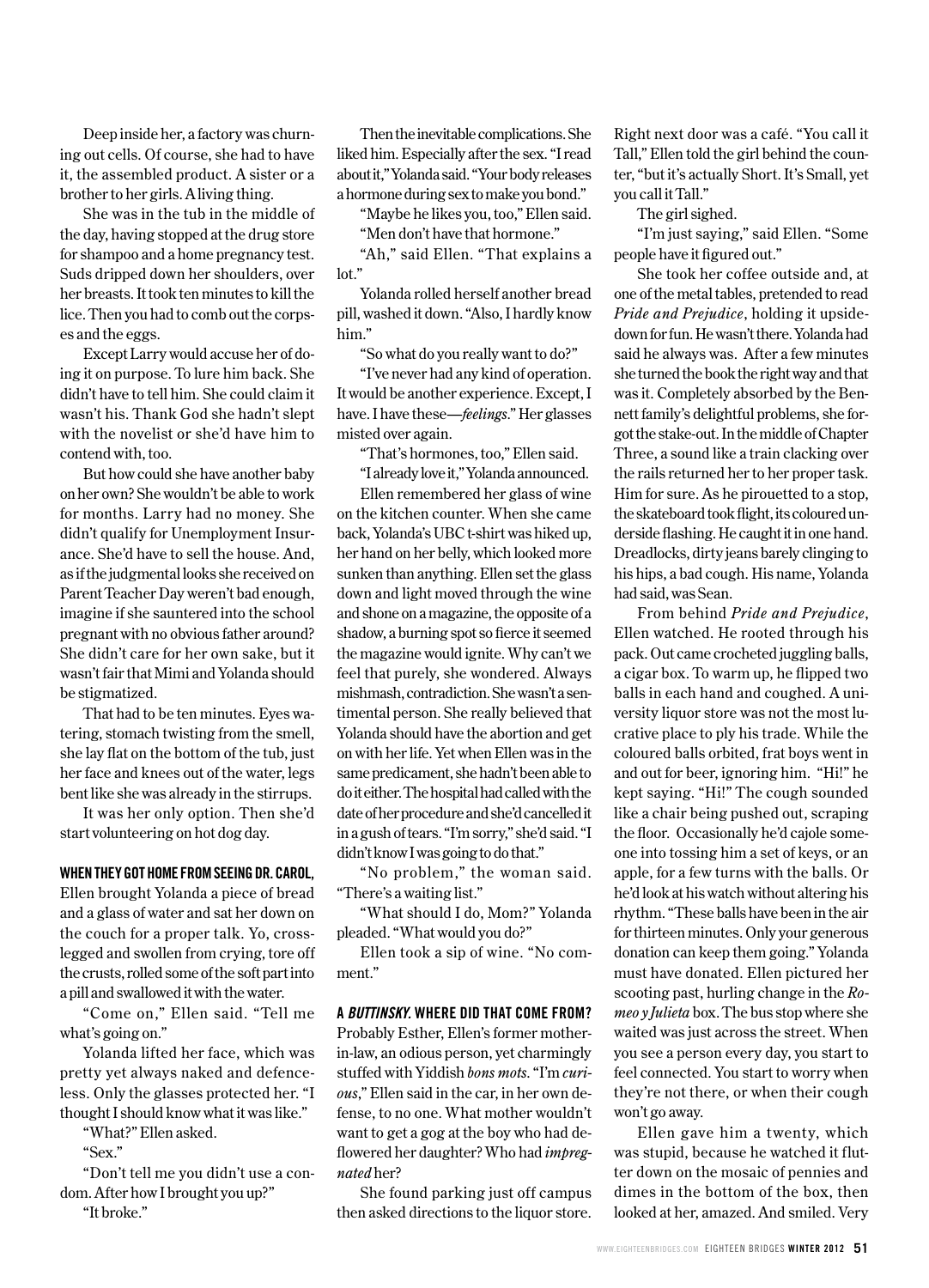boyishly. All the while the balls kept circling. Blushing, her cover blown, Ellen slunk off.

"Hey, awesome! Thanks! Good karma to you, lady! That lady just gave me twenty. I didn't put it in my—"

He broke off hacking.

# **LATER THAT NIGHT, DELIVERING ROTTEN BANANAS**

to Yolanda at her desk, Ellen noticed she was highlighting every word in *What to Expect When You're Expecting*.

So, she thought. So.

She made no comment.

But then *the feelings* jackbooted in and they were not at all what Ellen had expected. Almost faint with them, she took to her bed with a cold cloth over her forehead and a box of tissue balanced on her stomach. She wasn't angry. She wasn't even relieved that Yolanda had finally made up her mind.

Back then—ten years ago—Ellen had been all business. She'd had no time to feel anything but nausea. She took on extra contracts, wrote grant proposals for arts organizations, too, just to earn enough money to get them through the year after the baby was born. Ironically, it made her an even worse mother. Where once she'd rationed the TV—thirty minutes a day, no more—now it babysat Mimi and Yo. Or she farmed them out shamelessly to Georgia and picked them up late. No time to patiently comb every strand. Off to her hairdresser they went, the girls bawling in side-by-side chairs while Tony lopped off their infested ponytails and tossed them to the floor, making a face.

"Mia Farrow in *Rosemary's Baby*," Ellen told him. "Remember? As short as that."

"Mama?" Mimi said afterward. "I'll hate you forever and ever now."

Little did Ellen know she would hear those words so often they would eventually have no effect, but that was the first time and they felt like a wrecking ball to the chest. Back then, in the sunshiney world of childhood, where forgiveness was dispensed like lollipops, she made everything right just by taking them to get their ears pierced.

Later in the week, one of the mothers from school, whom Ellen had assumed despised her, came up to her in Shopper's Drug Mart. "Mrs. Silver? I just wanted to say that your two girls?"

Ellen braced herself.

"Well, you have the most elegant children in the whole school."

Carol sent her for a twelve-week ultrasound. The technician buried the transducer so deep into Ellen's fat it hurt, then suggested a transvaginal scan. For this Ellen had to clamber off the table, put her pants back on and go empty her bladder, which she'd painstakingly filled on Carol's orders.

She shut herself in her bedroom and sobbed until, hours and hours later, four hours to be exact, Mimi and Yolanda crept in and woke her up. "Mama," they whimpered. "We thought it wasn't ever going to ring."

Somehow Ellen managed to put that grief away. She also took measures to ensure she would never feel it again. Until now, with the cold comfort of the cloth across her forehead and the tissue box her belly, weightless as the very thing her body would never again contain.

# **What could you do at a time like this but crack a joke or fake an orgasm?**

"Well, that was a relief," she told the technician after she had dumped all those cups of tea. "This? Not so much." She meant being penetrated with a cold, KY Jelly slathered rod. What could you do at a time like this but crack a joke or fake an orgasm? Except the technician seemed so humourless.

Because it was dead. She didn't say that. She called it *blighted*.

On the phone later, Carol said Ellen could wait until she miscarried naturally, or she could have a D&C. Really, she shouldn't have cared. She'd been ambivalent, anyway. Yet after the *procedure*, after Georgia drove her home from the hospital, Ellen made Mimi and Yo peanut butter sandwiches and an enormous bowl of cheese popcorn. She set a travel clock on the TV and started the cartoons blasting. "When the alarm rings, come and get me. But don't come until it rings. No matter what."

"What if we're hungry?" Mimi asked.

"Eat something."

"What if we're thirsty?"

"You know how to turn on a tap."

"What if the house catches fire?"

"Run out the back. Don't worry about me."

#### **THE NEXT TIME, HE REMEMBERED HER.**

"Last week."

"No," said Ellen.

It was actually just four days ago. Yolanda had an exam today and Ellen offered to drive her. She had to drop off some posters anyway. She wanted to take another look. Birthmarks, eye colour, et cetera. Things she hadn't looked for the first time, when she'd been merely curious.

So there wouldn't be any surprises.

So she would know what to expect.

"Do you want something from me?" Sean asked.

"Absolutely not!" Ellen said.

"But you gave me a twenty last week, too."

"I must have a doppelganger. This tall? This wide? A lot of money to throw around? I'm taking it back." She retrieved the twenty and, when she straightened, he was laughing. The chair pushed out in his chest, scraping his lungs, yet the balls didn't fall, or even slow or falter. She was impressed. Quite won over. She noted blue eyes. Ellen had blue eyes but Larry's, nearly black, had trumped hers. Larry had blotted the blue right out of his daughters.

"What else could I do for twenty dollars?" he asked.